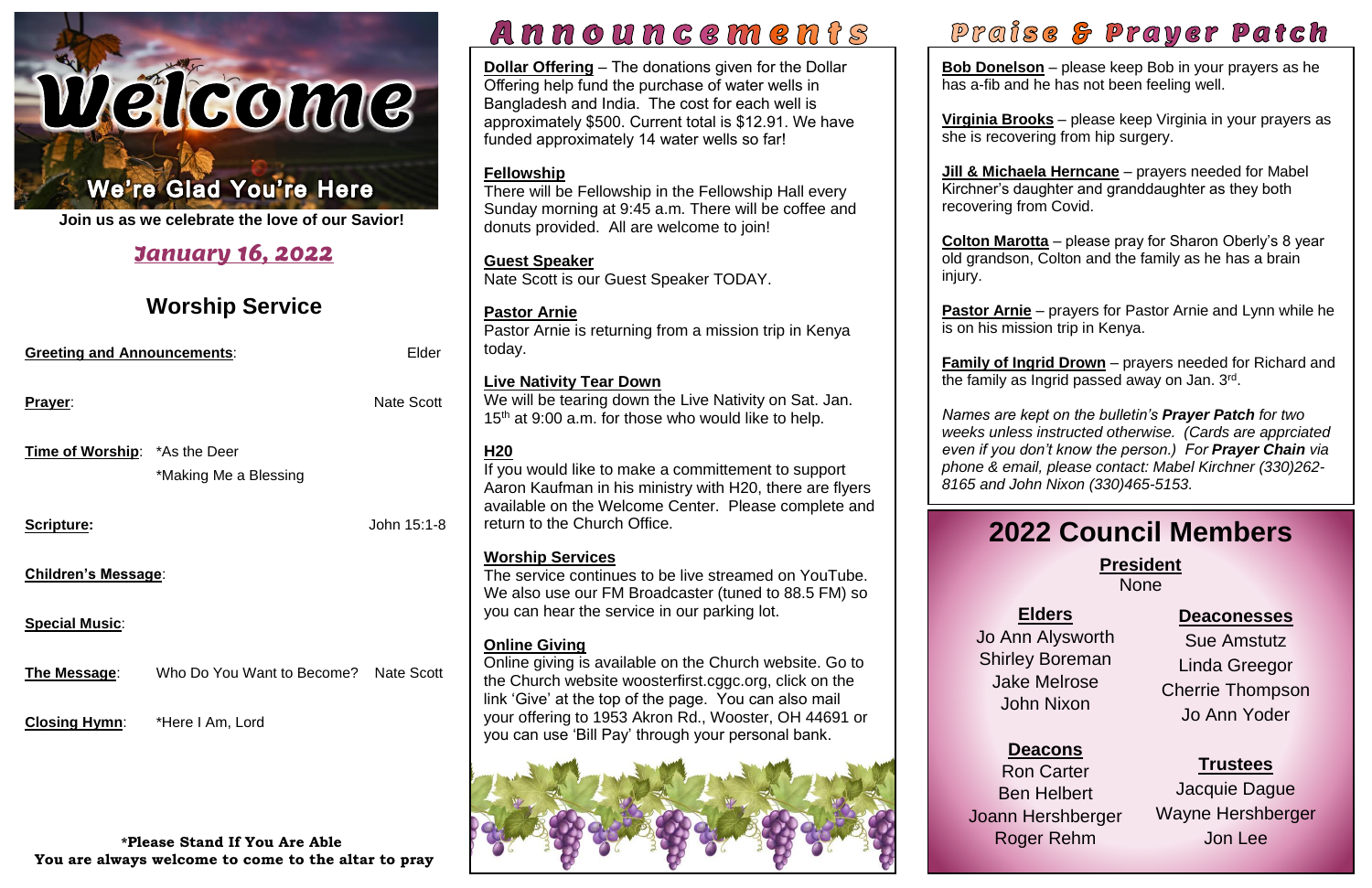# **Scripture**

#### **John 15:1-8 NIV**

**1** "I am the true vine, and my Father is the gardener. **<sup>2</sup>** He cuts off every branch in me that bears no fruit, while every branch that does bear fruit he prunes so that it will be even more fruitful. **<sup>3</sup>** You are already clean because of the word I have spoken to you. **<sup>4</sup>** Remain in me, as I also remain in you. No branch can bear fruit by itself; it must remain in the vine. Neither can you bear fruit unless you remain in me. **<sup>5</sup>** "I am the vine; you are the branches. If you remain in me and I in you, you will bear much fruit; apart from me you can do nothing. **<sup>6</sup>** If you do not remain in me, you are like a branch that is thrown away and withers; such branches are picked up, thrown into the fire and burned. **<sup>7</sup>** If you remain in me and my words remain in you, ask whatever you wish, and it will be done for you. **<sup>8</sup>** This is to my Father's glory, that you bear much fruit, showing yourselves to be my disciples.

## Sermon Notes



Connecting with Jesus in 2022...

With whom will I share my plans?

## Week at a Glance

| <b>TODAY:</b>     | 8:00a.m.                               | <b>Bible Study</b>         |
|-------------------|----------------------------------------|----------------------------|
|                   | $9:15$ a.m.                            | <b>Sunday School</b>       |
|                   | $9:45$ a.m.                            | Fellowship                 |
|                   | $10:30$ a.m.                           | Worship                    |
| <b>TUES 18th:</b> | <b>Homebound Food Box Distribution</b> |                            |
|                   | $4:30$ p.m.                            | <b>TOPS</b>                |
| <b>WED 19th:</b>  | $9:15$ a.m.                            | <b>Women's Bible Study</b> |
| <b>THUR 20th:</b> | 8:30a.m.                               | <b>Line Dancing Class</b>  |
|                   | 10:30 a.m.                             | Al-Anon                    |

# Attendance Last Sunday



#### **Secretary: Amanda McVay-White**

Church Phone: (330) 262-3691 E-Mail: info@woosterfirst.cggc.org Office Hours: 7:30 a.m. – 12:30 p.m., Monday - Thursday **Contact Us At …** 1953 Akron Road Wooster, OH 44691 Web: [www.woosterfirst.cggc.org](http://www.woosterfirst.cggc.org/) E-mail: info@woosterfirst.cggc.org

> Phone: (330) 262-3691 Facebook: First Church of God



YouTube QR Code